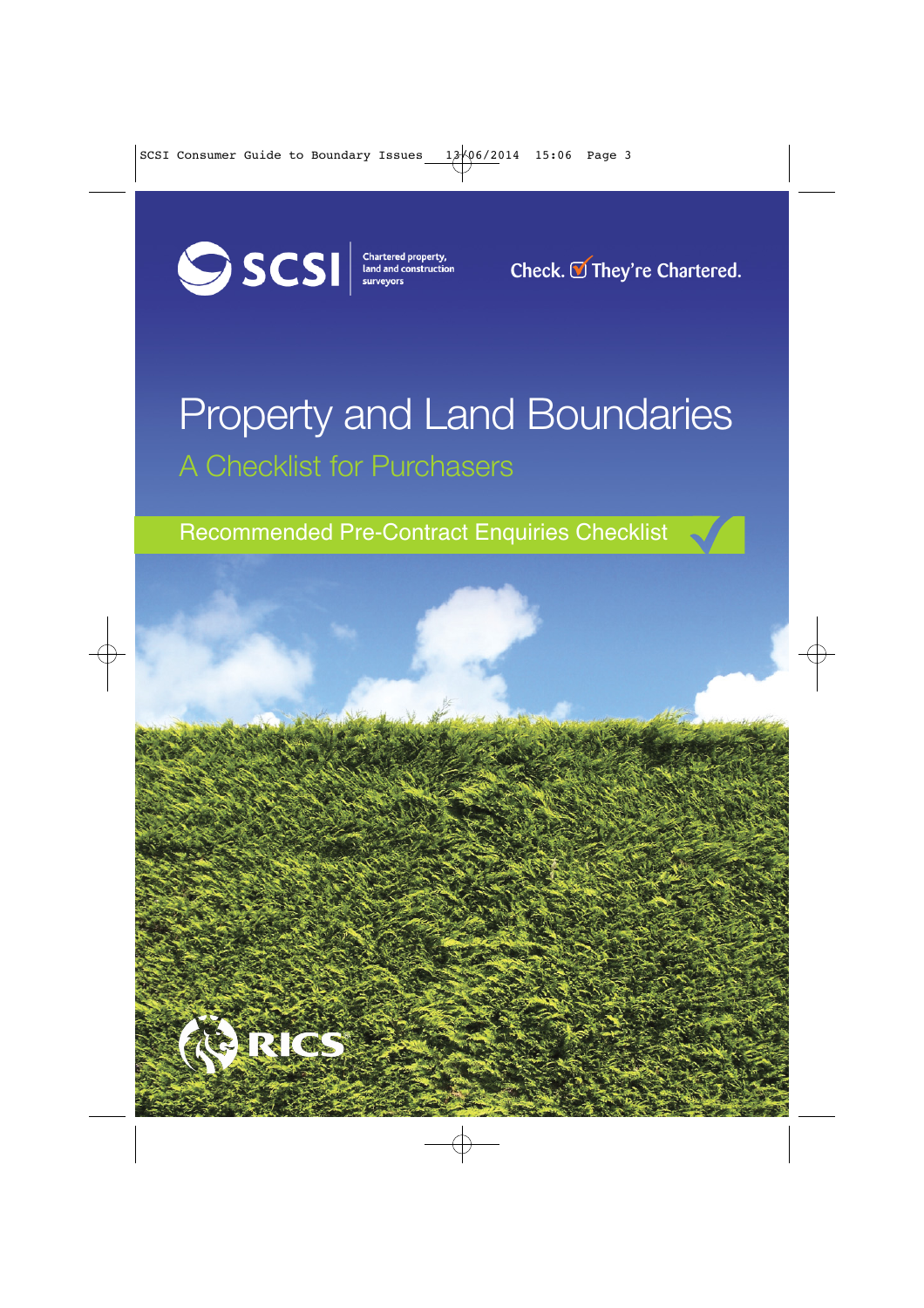Society of Chartered Surveyors Ireland – Boundary Issues Society of Chartered Surveyors Ireland – Boundary Issues<br>Checklist For Property Purchasers – Pre-Contract Enquiries

## Introduction

Property ownership and rights of use are basic attributes of land and buildings. It can be surprising the amount of issues that can arise in terms of easements, including rights of ways and wayleaves. and also incorrect deed maps or mis-placed boundary fences, to name but a few.

Any uncertainty of the extent of ownership or rights of access may have substantial drawbacks in terms of the property value and general enjoyment of that property. Certainty at pre-contract stage is highly recommended to ensure that any issues will not arise when the conveyance stage is complete.

As the pressures of development increase in today's society, particularly in urban areas, boundaries and other incorporeal rights gain greater importance, both economically and socially.

Householders extend their houses and build conservatories often up to their boundaries, and developers are no

different in wanting to maximise the use of their equally valuable and scarce land.

Boundary issues that arise between adjoining properties are frequently difficult to resolve. They can lead to costly litigation with uncertain outcomes. Difficulties in resolving such issues are often compounded by inconsistencies between the deed map, the land registry map and the position of the physical boundary, whether it be a wall, post and wire fence or hedge, on the ground. If the ownership of either property changes, or if a lease assignment is granted before a boundary issue is resolved, additional legal issues such as issues of entitlement may arise and it becomes considerably more difficult to resolve. Such instances frequently go to litigation.

It is therefore advisable to identify and resolve any such boundary inconsistencies before acquiring an interest in a property.

Published by the Society of Chartered Surveyors Ireland

No responsibility for loss or damage caused to any person acting or refraining from action as a result of the material included in this publication can be accepted by the authors or the SCSI. Produced by the Geomatics Surveying Professional Group Committee for the Society of Chartered Surveyors Ireland.

Published June 2014.

© Society of Charted Surveyors Ireland. Copyright in all or part of this Publication rests with the SCSI, and save by prior consent of the SCSI no part or parts shall be reproduced by any means electronic, mechanical photocopying or otherwise, now or to be devised.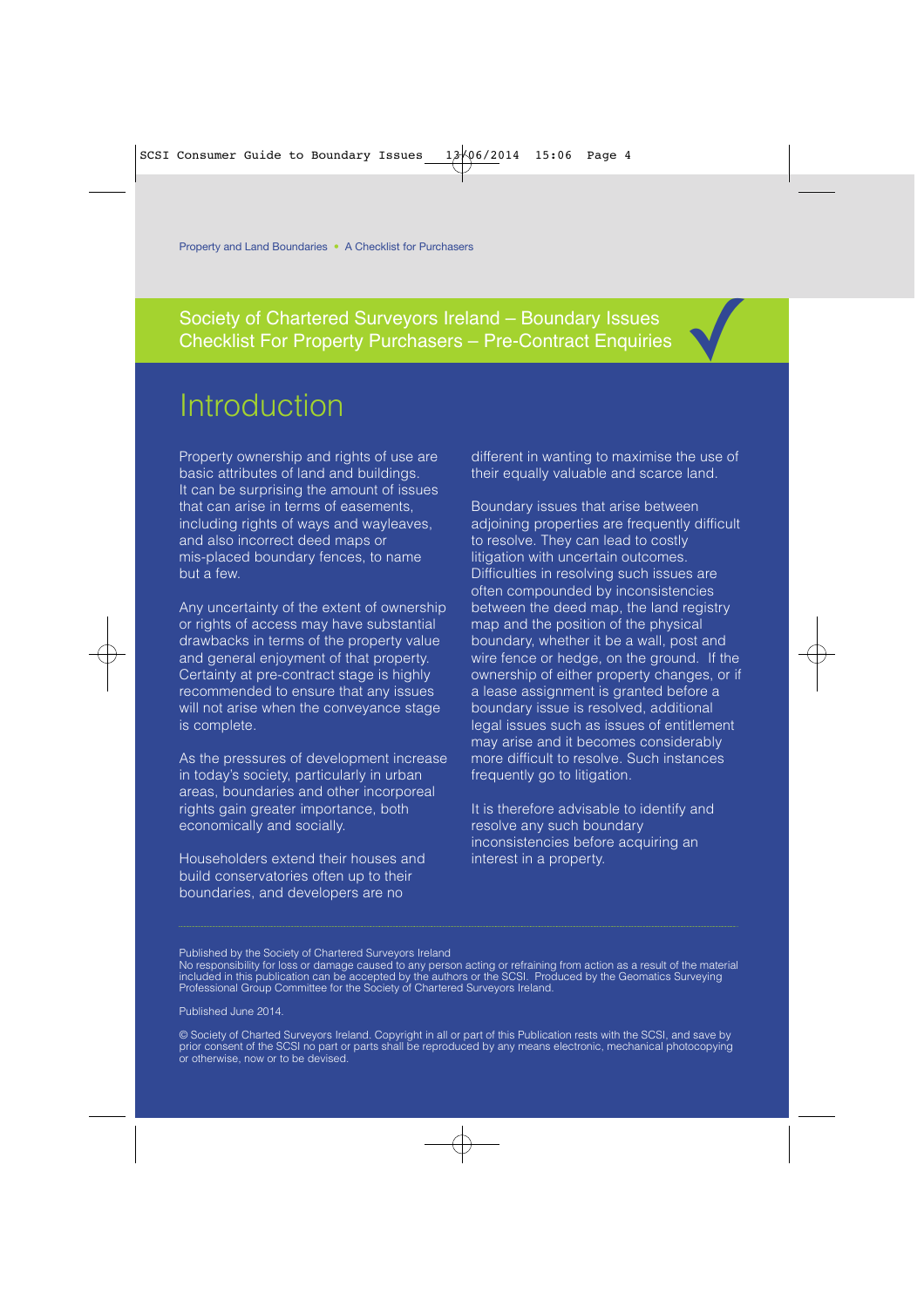## What are the queries that I should raise as pre-contract enquiries with a solicitor before I purchase?

| <b>Enquiries</b> |                                                                                                                                                                                                                                                                                                                                                                                                                                   | Comments |
|------------------|-----------------------------------------------------------------------------------------------------------------------------------------------------------------------------------------------------------------------------------------------------------------------------------------------------------------------------------------------------------------------------------------------------------------------------------|----------|
| 1.               | Are the physical boundaries of the property on the<br>ground consistent with the boundaries as shown on the<br>deed map?                                                                                                                                                                                                                                                                                                          |          |
| 2.               | Does the deed map or deed description clearly and<br>unambiguously define the legal boundaries and<br>determine the ownership of the physical boundaries?                                                                                                                                                                                                                                                                         |          |
| 3.               | If the title is registered in the Land Registry do<br>the physical boundaries of the property generally<br>agree with the boundaries as shown on the Land<br>Registry map?<br>Note: While the boundaries on the Land Registry map are<br>non-conclusive, any significant or obvious difference in<br>alignment or shape should be queried as it may give rise to<br>a contentious interpretation by the adjoining property owner. |          |
|                  | <b>4a.</b> If the title of the subject property is unregistered in the<br>Land Registry, has the registered status of the<br>adjoining property titles been checked?                                                                                                                                                                                                                                                              |          |
|                  | <b>4b.</b> If an adjoining property title is registered, are there<br>any inconsistencies in boundary alignments that may<br>potentially cause difficulties in the future?                                                                                                                                                                                                                                                        |          |
|                  | <b>5a.</b> Has any physical boundary or portion of a physical<br>boundary been rebuilt, reinstated or significantly<br>repaired since the preparation of the deed map?                                                                                                                                                                                                                                                            |          |
|                  | <b>5b.</b> If so, how does this affect the ownership status of this<br>portion of boundary?                                                                                                                                                                                                                                                                                                                                       |          |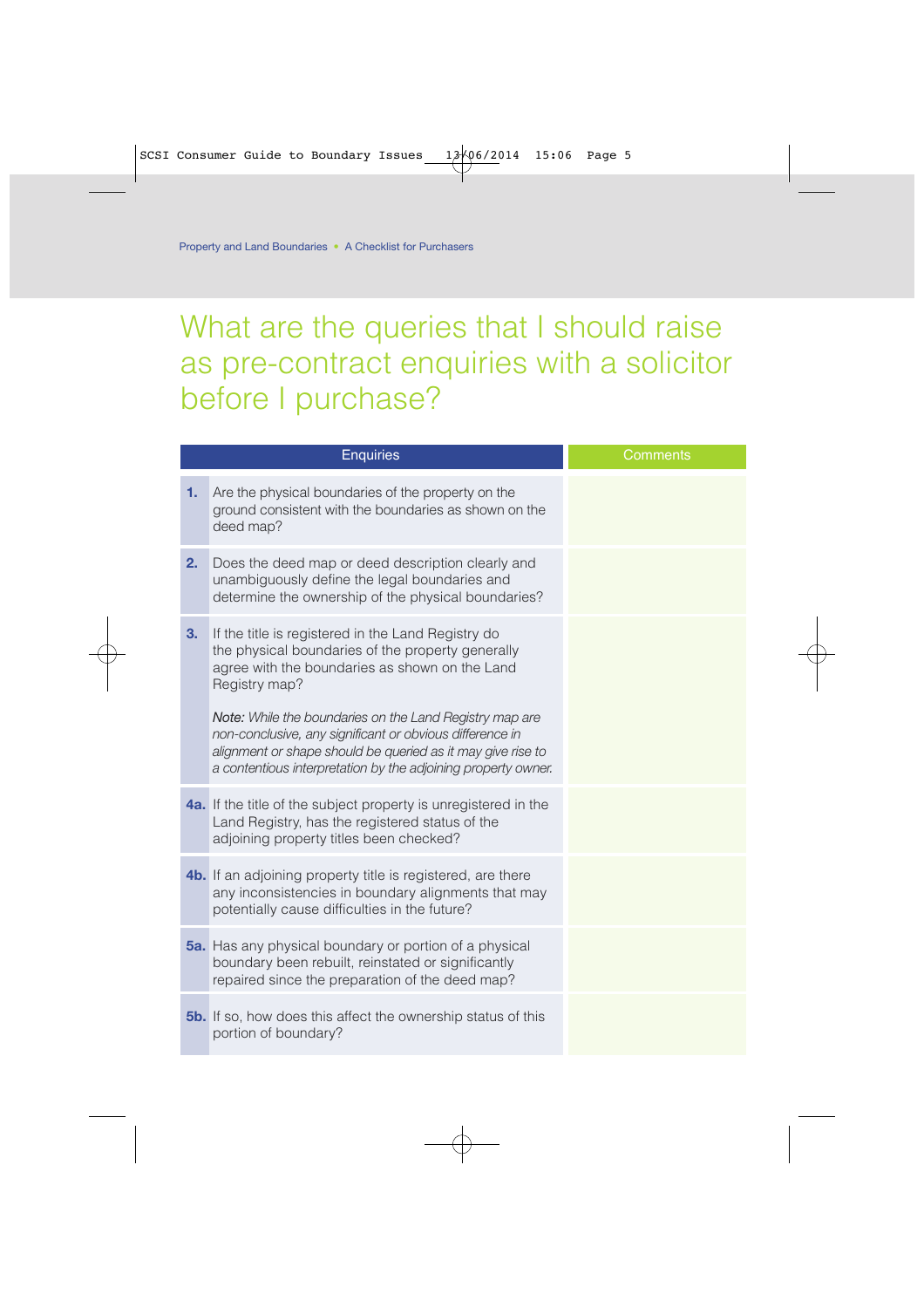|     | <b>Enquiries</b>                                                                                                                                                                                                                     | Comments |
|-----|--------------------------------------------------------------------------------------------------------------------------------------------------------------------------------------------------------------------------------------|----------|
| 6.  | Are there any fixtures or buildings, placed or<br>constructed by the respective property owners or their<br>predecessors in title, on or supported by any portion<br>of the physical boundaries?                                     |          |
| 7.  | Are there any structures such as, roof or balcony<br>projections, eaves, gutters or drainpipes, which are<br>part of a structure on a neighbouring property,<br>overhanging the boundary?                                            |          |
| 8.  | Are there any structures such as, roof or balcony<br>projections, eaves, gutters or drainpipes, which are<br>part of a structure on the subject property,<br>overhanging the boundary?                                               |          |
| 9.  | Are there any watermain valves, hydrants, manholes,<br>AJs, or other such service fittings or access points to<br>services, on the boundary such that they are partly<br>located in each property?                                   |          |
| 10. | Are there any agreements, formal or informal, in place<br>with any adjoining property owner, that affect the<br>ownership or rights concerning the physical boundary?                                                                |          |
| 11. | Is there any boundary, or part of boundary to the<br>property, undefined by a physical feature or by<br>reference to a physical feature?                                                                                             |          |
| 12. | Are there any services, overhead, on the ground or<br>below ground level, in the charge of a public utility<br>organisation, or other third party, on the property?                                                                  |          |
|     | Note: Particular care should be taken to check if services<br>such as electricity sub-stations or mini-pillars, located on<br>or near the physical boundary, are included within the<br>legal boundary.                              |          |
| 13. | Are there any additional title interests, including superior<br>interests or subordinate interests, in the property, such<br>that the boundary of the additional interest is located<br>within the boundary of the subject property? |          |
|     |                                                                                                                                                                                                                                      |          |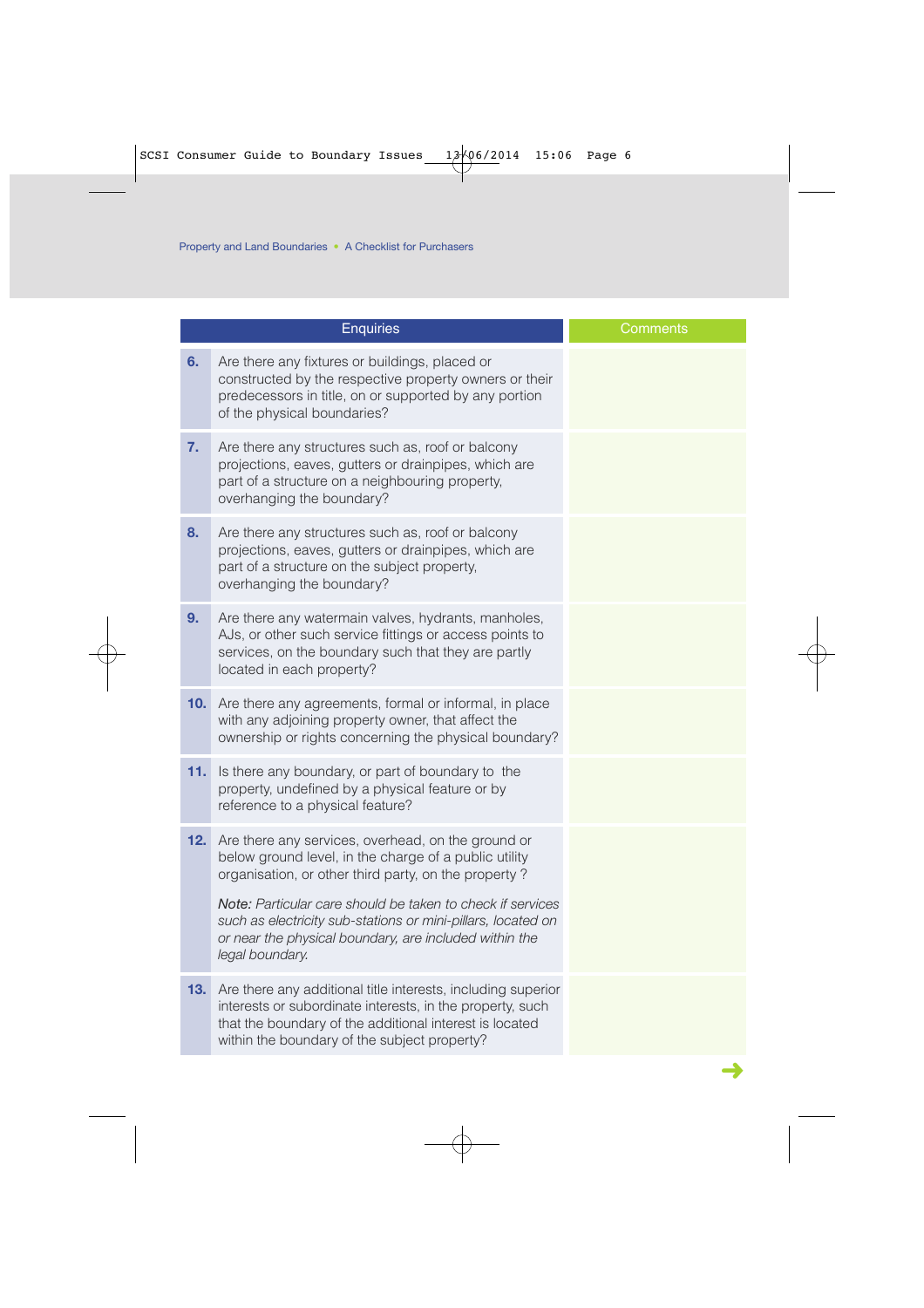|         | <b>Enquiries</b>                                                                                                                                                                                                                 | Comments |
|---------|----------------------------------------------------------------------------------------------------------------------------------------------------------------------------------------------------------------------------------|----------|
| 14a.    | Are there any easements, including wayleaves or rights<br>of way, on the property?<br>Note: A wayleave to a service located outside<br>the boundaries of a property, may extend inside<br>the boundaries.                        |          |
| $14b$ . | If so, what is the extent of such easement/s within<br>the property boundaries?                                                                                                                                                  |          |
| 15.     | Are there any gates, doors or any such access/exit<br>point, located on the boundary, apparently in use or<br>not in use, that lead directly to private property or to<br>property that is not subject to a public right of way? |          |
| 16.     | Are there any outstanding issues concerning the<br>boundaries, contentious or non-contentious, between<br>the current owner/vendor of the subject property and<br>any of the adjoining property owners?                          |          |

## **Summary**

By making the above enquires at pre contract stage, the potential purchaser can now make more informed decisions regarding the property. It can be surprising the amount of issues that can arise in terms of easements, including rights of way and wayleaves, and also misplaced boundaries or incorrect deed maps, to name but a few.